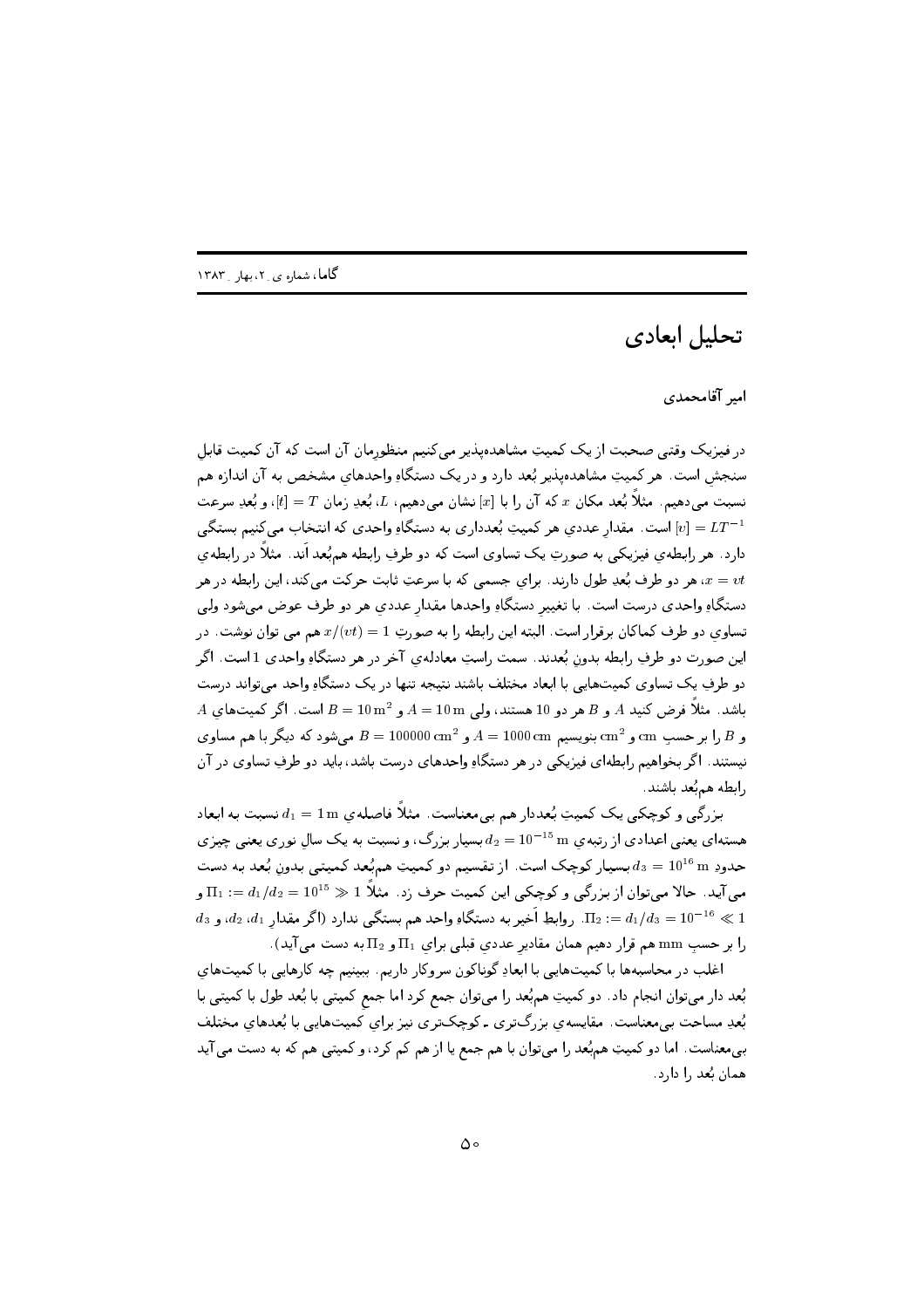به طور خلاصه:

$$
f(x) = a x2 + b x3,
$$
 (1)

تنبها در صورتبی از لحاظِ اَبعادی صحیح است که بُعدِ  $ax^2$  و  $bx^3$  یکپی باشد. بنا بر این در یک چندجملهای تمام جملات میتوانند بُعددار باشند ولی تمام جملاتِ آن باید همبُعد باشند . تابعی مثل

$$
f(x) = \sin ax,\tag{2}
$$

تنها در صورتی از لحاظِ اَبعادی صحیح است که  $a\bar{x}$  بدون بُعد باشد. زیرا در بسطِ  $\sin\,ax$  جملاتِ  $a\bar{x}$  و ظاهر می شوند. در واقع برای چنین توابعی آرگومان تابع باید بی بُعد باشد.  $a^3x^3$  $\left\langle Q_1,Q_2,Q_1,Q_2\right\rangle$ فرض کنید رابطهی فیزیکی موردِ نظر ما به صورتِ رابطهای بین کمیتهای  $Q_1$ ،  $Q_2$ ، ن

. باشد  $Q_N$ 

$$
Q_1 = f(Q_2, \cdots Q_N). \tag{3}
$$

با تغییر دستگاهِ واحدها هر یک از کمیتهای  $Q_1$ ،  $Q_2$ ،  $Q_3$  بنا به آن که چه بُعدی داشته باشند به صورتِ زير عوض مي شوند

$$
Q_i \to \lambda_i Q_i. \tag{4}
$$

در این صورت برقراری رابطهی (3) به این معنی است که

$$
\lambda_1 Q_1 = f(\lambda_2 Q_2, \cdots \lambda_N Q_N), \tag{5}
$$

و در نتيجه داريم،

$$
f(Q_2, \cdots Q_N) = \lambda_1^{-1} f(\lambda_2 Q_2, \cdots \lambda_N Q_N).
$$
 (6)

بنا بر این تابعی از کمیتهای بُعددار باید خاصیتِ مقیاسبندی فوق را داشته باشد. فرض کنید  $Q_1$  و  $Q_2$  دو کمیتِ بُعددار باشند و رابطه ی

$$
Q_1 = f(Q_2),\tag{7}
$$

بین آنها برقرار باشد. بُعدِ  $Q_1$  و  $f(Q_2)$  باید یکی باشد. اگر بستگی  $[Q_1]$  به بُعدِ  $L$  مثل  $L^\alpha$  باشد، بستگی  $[f(Q_2)]$  به بُعدِ  $L$  هم مثل  $L^\alpha$  خواهد شد و بنا بر این  $[Q_2]$  هم باید به  $L$  بستگی داشته باشد،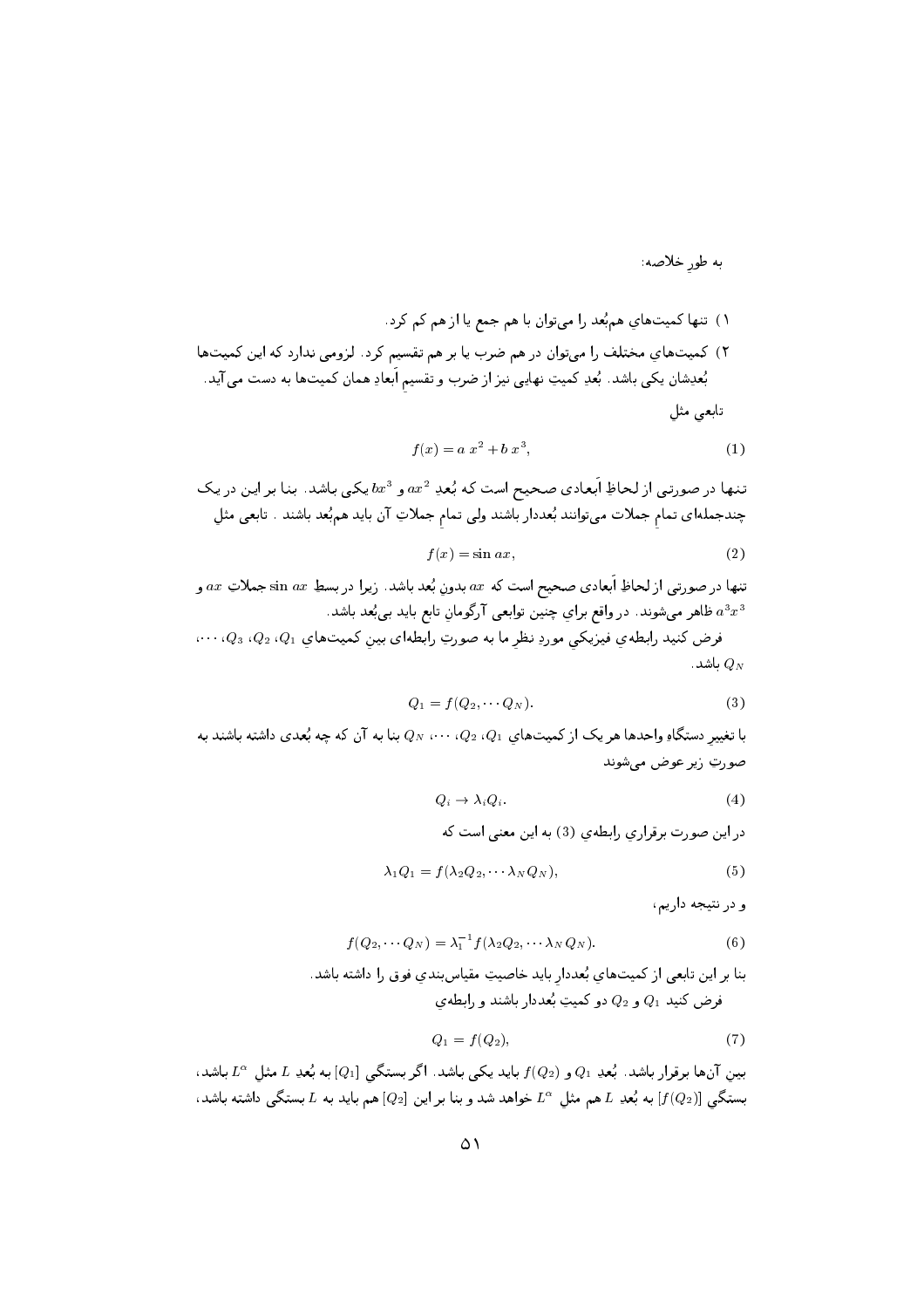مثلاً ( L . با عوض تردنِ دستگاهِ واحدها مقدارِ عددي 1 ⁄2) و 2⁄2) عوض میسوند. فرض تنید، با تغییرِ والعلم المعار للعاملي التون به العاردي \* التواس للتونا (براي لينايس از علم به الله 100 × 100 × 100 × 100 × 100 ین کرد کی په دی کرد کی د سر ک

$$
Q_1 b^{\alpha} = f(Q_2 b^{\beta}). \tag{8}
$$

که با جایگذاری  $Q_1$  نتیجه میشود.

$$
f(Q_2) b^{\alpha} = f(Q_2 b^{\beta}). \tag{9}
$$

ی کی است از بالک کو کردن پارک کا کردی کردن کا ایک ایران کا محل ایران کا ایران کا ایران کا ایران کا ایران کا ای

$$
f(Q_2) = f(\frac{Q_2}{c}c) = f\left( [(\frac{Q_2}{c})^{1/\beta}]^{\beta} c \right) = f(c) (\frac{Q_2}{c})^{\alpha/\beta}.
$$
 (10)

در قسمتِ آخر از رابطهی (9) استفاده کردهایم. پس

$$
Q_1 = f(Q_2) = Q_2^{\alpha/\beta} g(c). \tag{11}
$$

در صمن نميت  $Q_2$ ر  $Q_2$  نير بدونِ بعد است. پس

$$
\Pi := \frac{Q_1}{Q_2^{\alpha/\beta}} = C \tag{12}
$$

 .\$ ( .5 L- b.5 
f 2 4# -  . 2 f d 2 ) 
 یکی تابعی توانی از دیگر ی باشد.

فرض کنید در مسئلهای N کمیتِ بُعددار دخیل باشند. برای تحلیل مسئله، ابتدا کمیتهای 2 ]O- ( 
 -) 2 2H 5 8#1    W 9 " <sup>R</sup> P f ليه  $\alpha \in \mathbb{N}$  است. فرص تنيد در پديدهي موريا نظرِ ما، فقط شه تنميت - 21% و 3 % تحييل باشند.  $\mathcal{L} = \{ \mathcal{L} \}$  -  $\mathcal{L} = \{ \mathcal{L} \}$  , where  $\mathcal{L} = \{ \mathcal{L} \}$ 

$$
Q_1 = f(Q_2, Q_3). \t\t(13)
$$

، جزائر این سال سیست که این سال پیش به سال ۱۳۰ برای سال ۱۳۰ میلادی از این سال ۱۳۰ برای این سال در این سال در

$$
F(\Pi) = 0,\t\t(14)
$$

L

$$
\Pi = C,\tag{15}
$$

-ر می بدن مراد بین سال سیست بدون موسیق بدن مون با استاق به استان میشود. استان میشود که با استان با استان استان صورتِ

$$
G(\Pi_1, \Pi_2) = 0,\t\t(16)
$$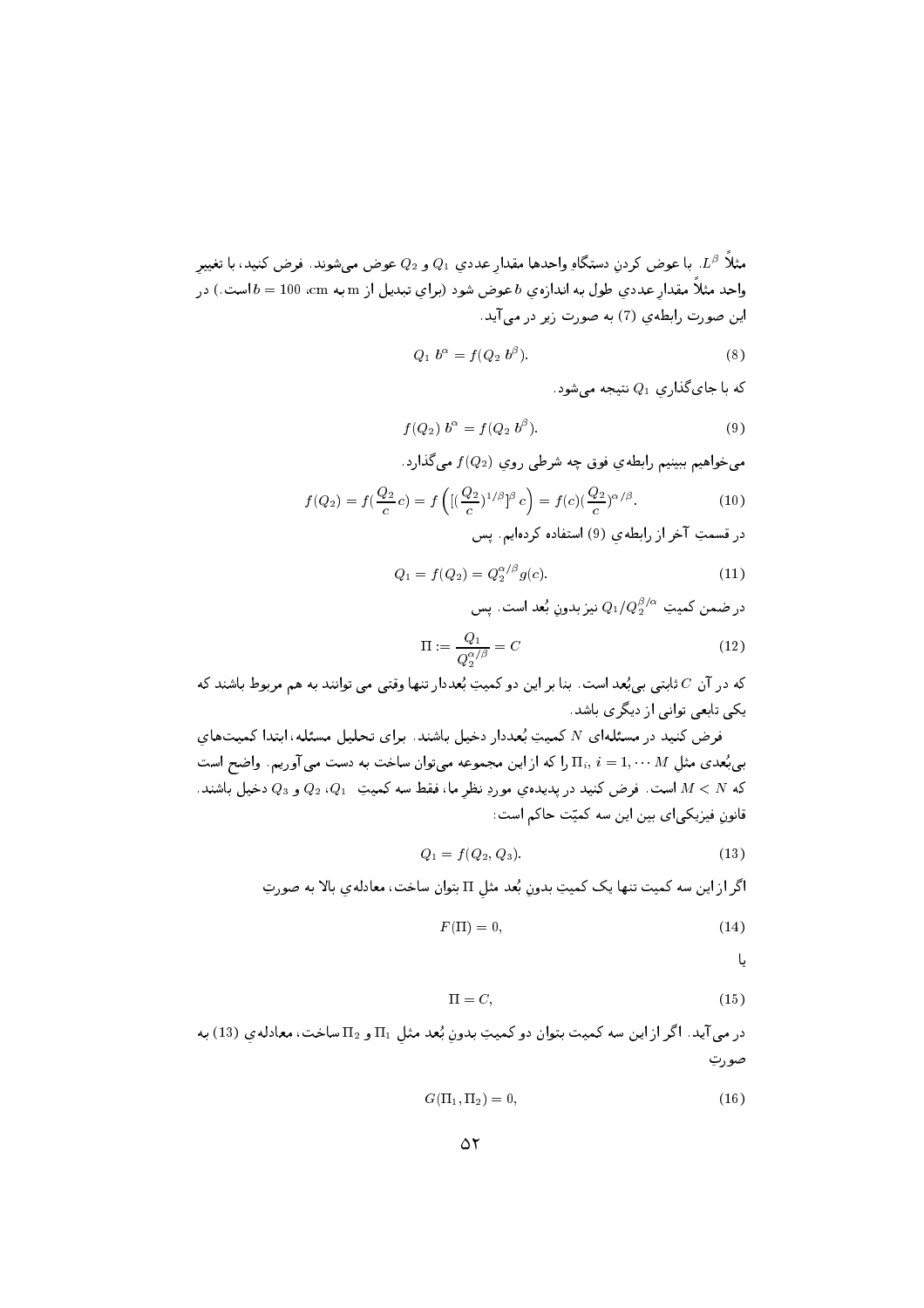در مے آبد. فرض کنید در مسئلهای X کمیتِ بُعددار دخیل باشند، و کمیتهای  $M$   $\Gamma_i,\,i=1,\cdots$  بی بُعد باشند. قانون فيزيكي، رابطهاي بين اين  $M$  كميتِ بدون بُعد است.

$$
G(\Pi_1, \cdots, \Pi_M) = 0. \tag{17}
$$

L

$$
\Pi_1 = G(\Pi_2, \cdots, \Pi_M). \tag{18}
$$

بنا ہر این

بندِ اول معمولاً سختترین بخش مسئله است. اگر تنها یک کمیت را در نظر نگیریم جواب ما میتواند کاملاً غلط باشد. در صورتی که تمام کمیتهایِ بُعددارِ مسئله مثلاً  $Q_i, \, i=1,\cdots N$  را بشناسیم، ساختن کمیتهای بدون بُعدِ مسئله  $\Pi_i,\ i=1,\cdots M$  کاری ساده است. ابتدا ترکیبی مثل

$$
\Pi_1 = Q_1^{\alpha_1} \cdots Q_N^{\alpha_N} \tag{19}
$$

را می سازیم. مجموعه ی ،۵ ها را باید به گونهای باشند که  $\Pi_1$  بدون بُعد باشد. به همین صورت ادامه  $m$  می $\alpha$ هیم و بقیه $\Gamma_i$  ها را می $\omega$ ازیم. اگر اَبعادی که در همه $Q_i$  ها ظاهر میشوند  $m$  تا باشد، معادله از شرطِ بی بُعد بودن  $\Pi_i$  ها به دست می آید. در صورتی که  $m$  معادله مستقل باشند، تعدادِ کمیتهای بی بُعدِ مستقل مسئله  $N=N-1$  تاست. اگر تنها یک کمیتِ بی بُعد داشته باشیم، در جواب نهایی یک ثابتِ بی بُعد میماند که تنها با تحلیل اَبعادی چیزی راجع به آن نمیتوان گفت. اگر کمیتهای بی بُعد بیش از یک باشد، در جواب نهایی توابعی از کمیتهای بی بُعد باقی می ماند که تنها با تحليل اَبعادي چيزي راجع به آنها نمي توان گفت.

مثال ١ – مي خواهيم پريودِ نوسانِ يک آونگ را به دست آوريم. کميتهاي دخيل در مسئله احتمالاً پریودِ آونگ  $\tau$ ، جرم آونگ  $m$ ، طول آونگ  $l$ ، ثابتِ گرانش  $g$  و دامنهی اولیهی آونگ  $\theta_0$  است. بی بُعد است . پس کافی است که با $m$  ، $m$  ، ابو  $g$  کمیتِ بی بُعد دیگری بسازیم.  $\Pi_1=\theta_0$ 

$$
\Pi_2 = m^\alpha g^\beta l^\gamma \tau^\delta. \tag{20}
$$

بنا بر این

$$
\left[\Pi_{2}\right] = M^{\alpha} (LT^{-2})^{\beta} L^{\gamma} T^{\delta} \tag{21}
$$

باید ہے بُعد باشد. پس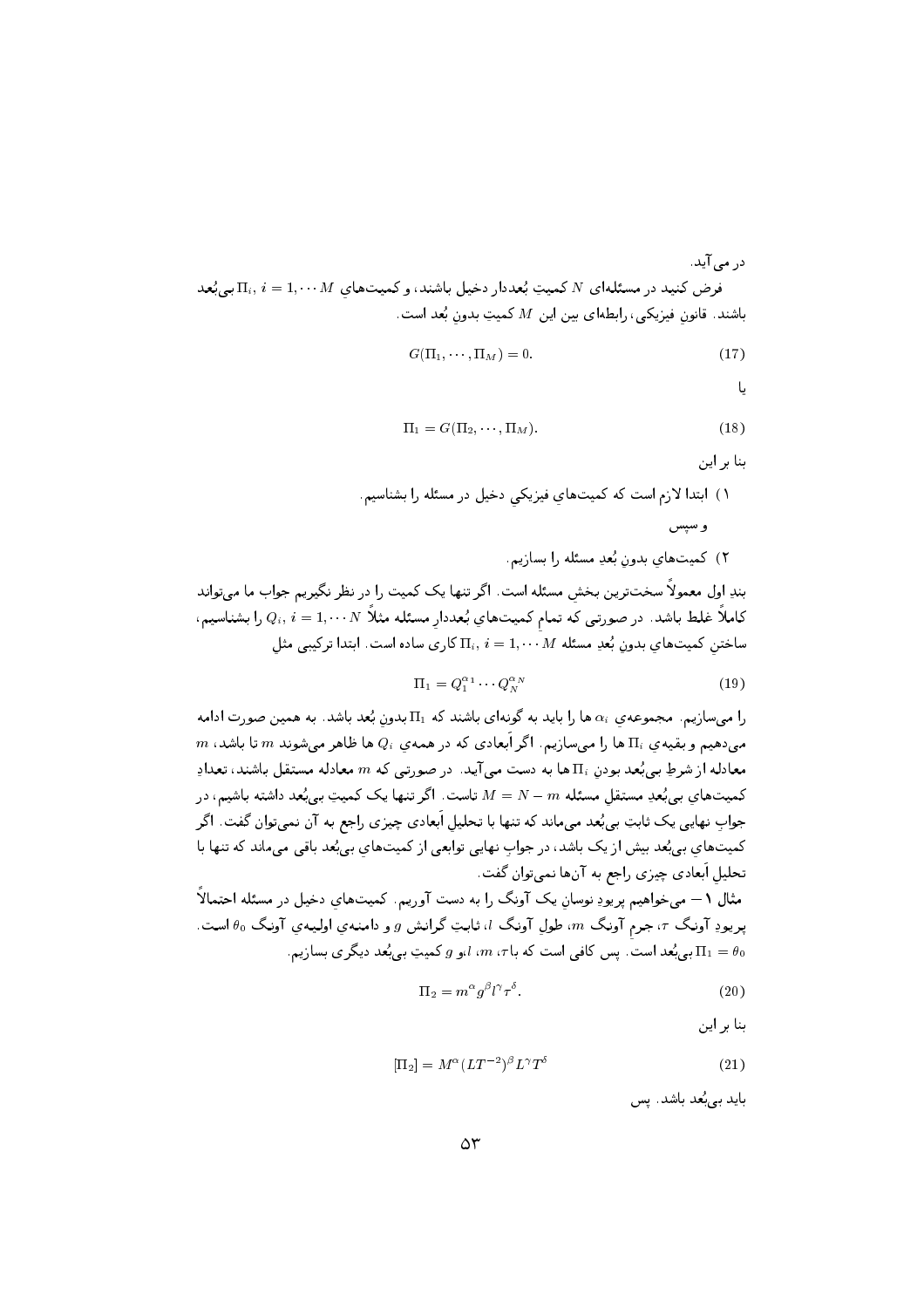

 $\alpha = 0, \quad \gamma = -\beta, \quad \delta = 2\beta.$  $(22)$ 

یعنبی کمیتِ  $\frac{g\tau^2}{l}$  یا  $\frac{g\tau^2}{l}$  ببی بُعد است. در این مثال دو کمیتِ ببی بُعدِ مستقل ہ $\theta$  و  $\frac{g\tau^2}{l}$  را داریم. پس  $\sqrt{110}$ 

$$
\frac{g\tau}{l} = f(\theta_0) \Rightarrow \tau = \sqrt{\frac{l f(\theta_0)}{g}}.\tag{23}
$$

با استفاده از این که در حالتِ خاصی که دامنهی آونگ کوچک است، پریود مستقل از دامنهی اوّلیّه است، باید داشته باشیم

$$
\tau = C \sqrt{\frac{l}{g}}, \qquad C := \sqrt{f(0)}.
$$
\n(24)

ثابت و بي بُعد است. تحليل ابعادي هيچ اطلاعي در موردِ مقدارِ  $C$  نمي دهد، ولي با محاسبهي  $\overline{C}$  $(C=2\pi)$  مستقیم مقدار آن به دست می آید

اگر تحلیلِ ابعادی با اطلاع دیگری در موردِ مسأله همراه شود ممکن است بتوان مسأله را به طور كامل حل كرد. مثلاً در مرجع [1] براي اجسامي كه شكلشان تقارنِ هندسي خاصي دارد، با استفاده از قضیه ی محورهای موازی و روش تحلیل ابعادی، لختبی دورانی بعضبی اجسام به طور دقیق به دست آمده است.

مثال ۲– می خواهیم قضیه ی فیثاغورث را با استفاده از تحلیل اَبعادی اثبات کنیم. میدانیم یک مثلثِ قائمالزاویه، با طول وتر a و اندازهی یک زاویهی حادّهی آن  $\theta$  به طور یکتا مشخص میشود. مساحت مثلث را 5 مي،ناميم. دو كميتِ بدونٍ بُعد داريم،  $\theta$  و  $S/a^2$ ، كه طبق رابطهي زير به هم مربوطاًند.

$$
S/a^2 = f(\theta) \quad \Rightarrow \quad S = a^2 f(\theta). \tag{25}
$$

تحليلِ ابعادي هيچ اطلاعي در موردِ تابع ( $f(\theta)$  به ما نمي دهد.

 $\theta$  حالا اگر ارتفاع مثلث را بکشیم، دو مثلثِ قائمالزاویه با وترهای  $b$  و c و با همان زاویه $\circ$  حادّه $\theta$  $S_2 = c^2 f(\theta)$  داریم. مساحتِ این مثلثها را  $S_1$  و  $S_2$  مینامیم. در این صورت  $f(\theta)$   $S_1 = b^2 f(\theta)$ . حال اگر اضافه بر تحليل اَبعادي، از جمعپذيريِ مساحتها هم استفاده کنيم، به رابطهي زير ميرسيم.

$$
S = S_1 + S_2, \Rightarrow a^2 = b^2 + c^2. \tag{26}
$$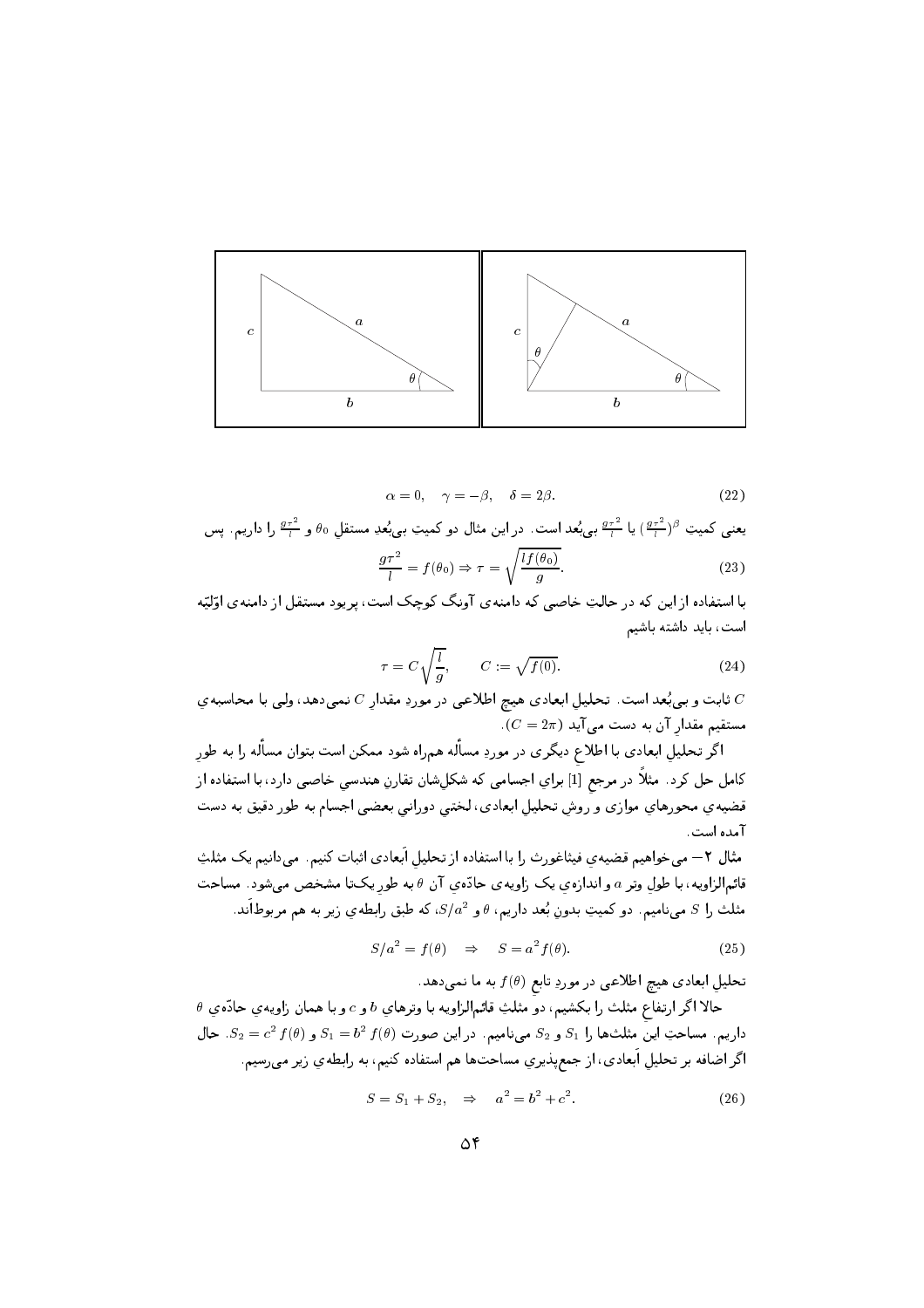مثال ۳– جسمی در حضور مقاومتِ هوا سقوط می کند. در گسترهای از سرعتها، اندازهی نیروی مقاومتِ هوا  $v^2$  است. می خواهیم سرعتِ حدّ جسم را به دست آوریم. کمیتهای دخیل در اين مسئله  $g\,m\,b$ ، و v هستند. با كمى محاسبه مى توان نشان داد تنها كميتِ بى بُعدِ مسئله است. یس  $\Pi = b v^2/(mg)$ 

$$
b v2/mg = C \Rightarrow v = \sqrt{\frac{Cmg}{b}}.
$$
 (27)

اگر مسئله را با روش مستقیم حل کنیم، ضریب 1 $1 = C =$  به دست می آید. مثال ۴ – قطرهی مایعی را در نظر بگیرید که به شکل کرهای به شعاع R است. چگالی مایع p (با بُعدِ و كشش سطحى آن  $\sigma$  (با بُعدِ  $M$  7 = 2) است. اگر اين قطره را به ارتعاش در آوريم شكل آن ( $M,L^{-3}$ ديگر کره نمي،اند، نوسان ميکند. دورهي تناوبِ اين نوسانها،  $\tau$ ، به شعاع قطره،  $R$ ، چگالي قطره،  $\rho$ ، و کشش سطحی مایع،  $\sigma$ ، بستگی دارد. با استفاده از تحلیل ابعادی رابطهای بین این کمیتها به دست می آوریم. ابتدا فرض می کنیم کمیتِ بی بُعد

$$
\Pi := \tau^{\alpha} R^{\beta} \rho^{\gamma} \sigma^{\delta} \tag{28}
$$

باشد. در این صورت

$$
\left[\Pi\right] = T^{\alpha} L^{\beta} (ML^{-3})^{\gamma} (MT^{-2})^{\delta} \tag{29}
$$

باید ہے بُعد باشد، یعنی

$$
\alpha - 2\delta = 0 \qquad \beta - 3\gamma = 0 \qquad \gamma + \delta = 0. \tag{30}
$$

پس  $[R^3\rho/(\tau^2\sigma)]^\gamma$  پس  $[R^3\rho/(\tau^2\sigma)]^\gamma$  پس  $\tau = C \sqrt{\frac{R^3 \rho}{\sigma}},$  $(31)$ 

که در آن  $C$  ثابتے ہے بُعد است. مثال ۵– وقتبي دو لايهي شاره روي هم ميلغزند و سرعتِشان با هم فرق دارد، نيرويبي بين آن دو لايه وارد مىشود. اين نيرو برابر است با مساحتِ سطح تماس لايهها ضربدر اختلافِ سرعتِ لايهها، تقسيم بر فاصلهي لايهها، ضرب در يک ضريب به اسم ضريبِ گران٫وی #. ابتدا بُعدِ گرانروی [µ] را به دست مي آوريم.

$$
M L T^{-2} = [\mu] \times L^2 \times L T^{-1} / L \quad \Rightarrow \quad [\mu] = M L^{-1} T^{-1}.
$$
 (32)

شارهای با چگالبی  $\rho$ ، گران روی  $\mu$ ، و سرعتِ  $v$  را در نظر بگیرید که در لولهای به قطر D در حرکت است. اُفتِ فشار شاره در واحدِ طول آن را  $E$  بگیرید.

$$
\Pi = \rho^a \mu^b v^c D^d E^e. \tag{33}
$$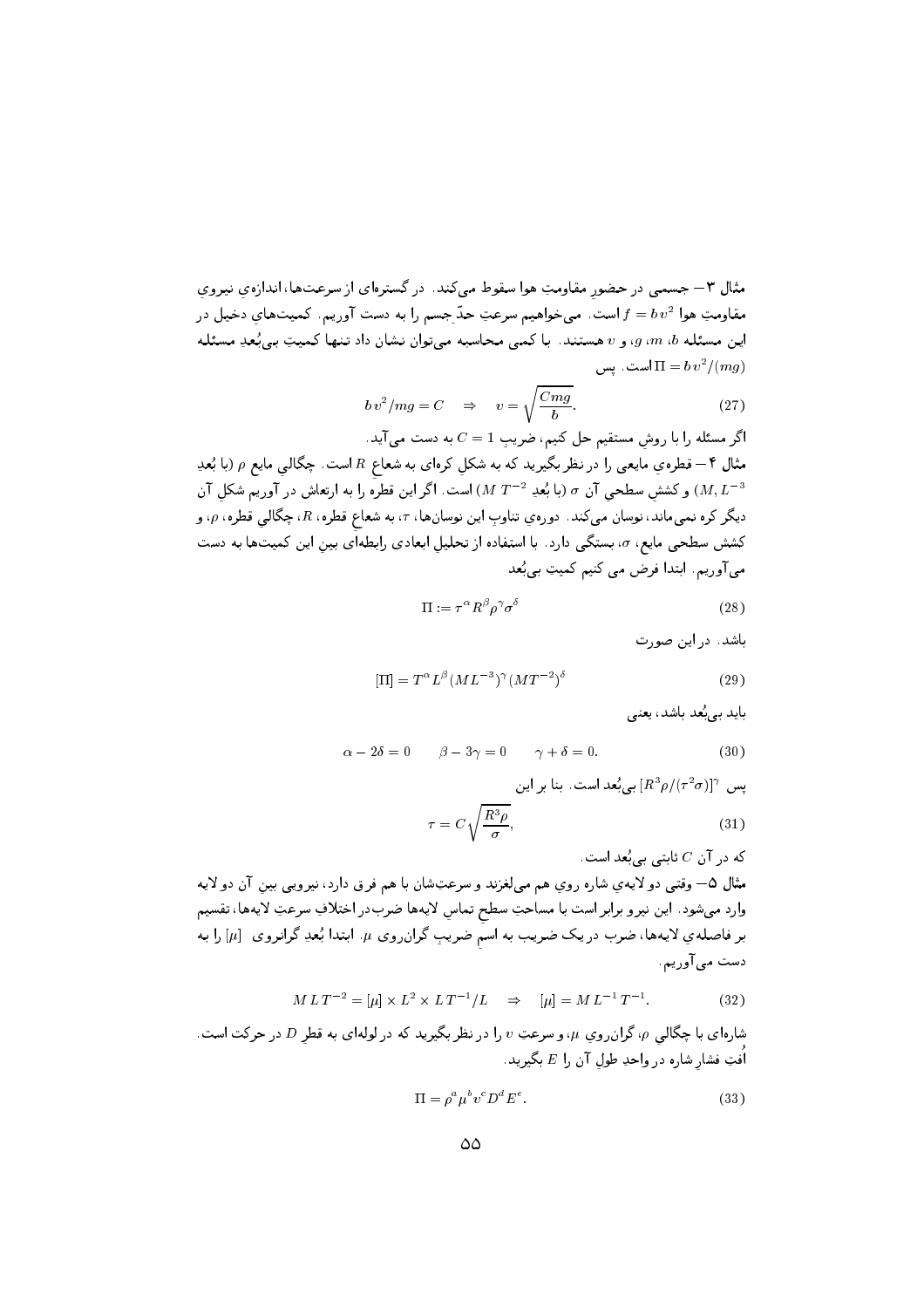در این صورت

$$
\left[\Pi\right] = (ML^{-3})^a (ML^{-1}T^{-1})^b (LT^{-1})^c L^d (ML^{-2}T^{-2})^e.
$$
\n(34)

با صفر قرار دادن توان های  $U$ ،  $I$ ، و  $T$ به روابطِ زیر می رسیم.

$$
a+b+e=0, \quad -3a-b+c+d-2e=0, \quad -b-c-2e=0,\tag{35}
$$

که 3 معادله برای 5 مجهول است. بنا بر این 2 پارامتر آزاد می ماند و 2 کمپتِ بی بُعدِ مستقل داریم. با انتخابهای مختلف برای این 2 پارامتر شکلهای مختلفی برای این کمیتهای بی بُعد به دست می آید، ولي 2 تا را مي توان انتخاب كرد و كميتهاي بي بُعد را به دست آورد. انتخابهاي ديگر كميتهاي بپی بُعدِ دیگری می دهند. اما اینها جدید نیستند و از ترکیب همان دو تا به دست می آیند. با انتخاب b و به دست می آیند. پس رابطهی فیزیکی باید  $\Pi_2 = \mu/(\rho v D)$  به دست می آیند. پس رابطهی فیزیکی باید  $\pi_1 = (DE)/(\rho v^2)$  ،e

$$
\frac{DE}{\rho v^2} = f(\frac{\mu}{\rho v D}),\tag{36}
$$

ىاشد.

تا اینجا با استفاده از تحلیل اَبعادی تا جاییکه امکان داشت معادلاتِ حاکم بر پدیدههای فیزیکی را به دست آوردیم. حالا فرض کنید کسی می خواهد پدیدهای را در آزمایشگاه بررسی کند. فرض کنید کمیتهای دخیل در پدیده  $Q_N$  ۱٬۰۰۰٬ باشند. یک راه که معمولاً گفته میشود آن است که کمیت را ثابت نگه داریم و تغییراتِ یکی بر حسب دیگری را بررسی کنیم. در این صورت باید  $N-2$ تمام زوجهای دوتایی را از بین X تا جدا و آزمایش کنیم یعنی 1/(1 $(N-1)/2$  بار باید این کار را انجام دهیم. اما با استفاده از تحلیل اَبعادی کافی است ابتدا M کمیتِ بی بُعد مسئله را به دست آوریم، و 10 بار بررسی را انجام دهیم.  $M$  از  $N$  کمتر است. مثلاً در مثال بالا کافی است به جای $M(M-1)/2$ مورد بررسی و رسم منحنبی تغییراتِ زوجهای متغیر فقط 1 مورد بررسی صورت گیرد.

آخرین موردی که به آن می پردازیم، مدلسازی و یا تشابه است. حتماً صحنههایی از فیلمهایی را به یاد دارید که مثلاً شعلهی آتشی و یا موج و توفانیی و یا غرق شدن یک کشتی را نشان میدهد ولیی کاملاً تصنعی به نظر میرسد. یا بر عکس فیلمهایی را دیدهایم که چنین صحنههایی خیلی واقعی هستند. چرا اولی تصنعی و دومی واقعی بود؟ لابد فکر نمی کنید در آن فیلمهایی که به نظر واقعی مبي رسند يک کشتبي واقعي غرق مبي شود. گاهي اوقات وقتبي قرار است يول هنگفتبي صرف ساختن وسیلهای شود، ابتدا مدلی کوچکتر ساخته میشود و آزمایشهایی روی این مدل کوچک صورت میگیرد. با این آزمایشها اطلاعاتی در موردِ سیستم بزرگ به دست می آید. فرض کنید در سیستم اصلی کمیتهایِ بدونِ بُعد  $\Pi_N,\cdots,\Pi_N$  باشند. اگر چه ممکن است ما دقیقاً نتوانیم مسئلهی اصلی را مستقیماً تحلیل کنیم، ولی از بحثهای قبلی واضح است که

$$
\Pi_1 = F(\Pi_2, \cdots, \Pi_N). \tag{37}
$$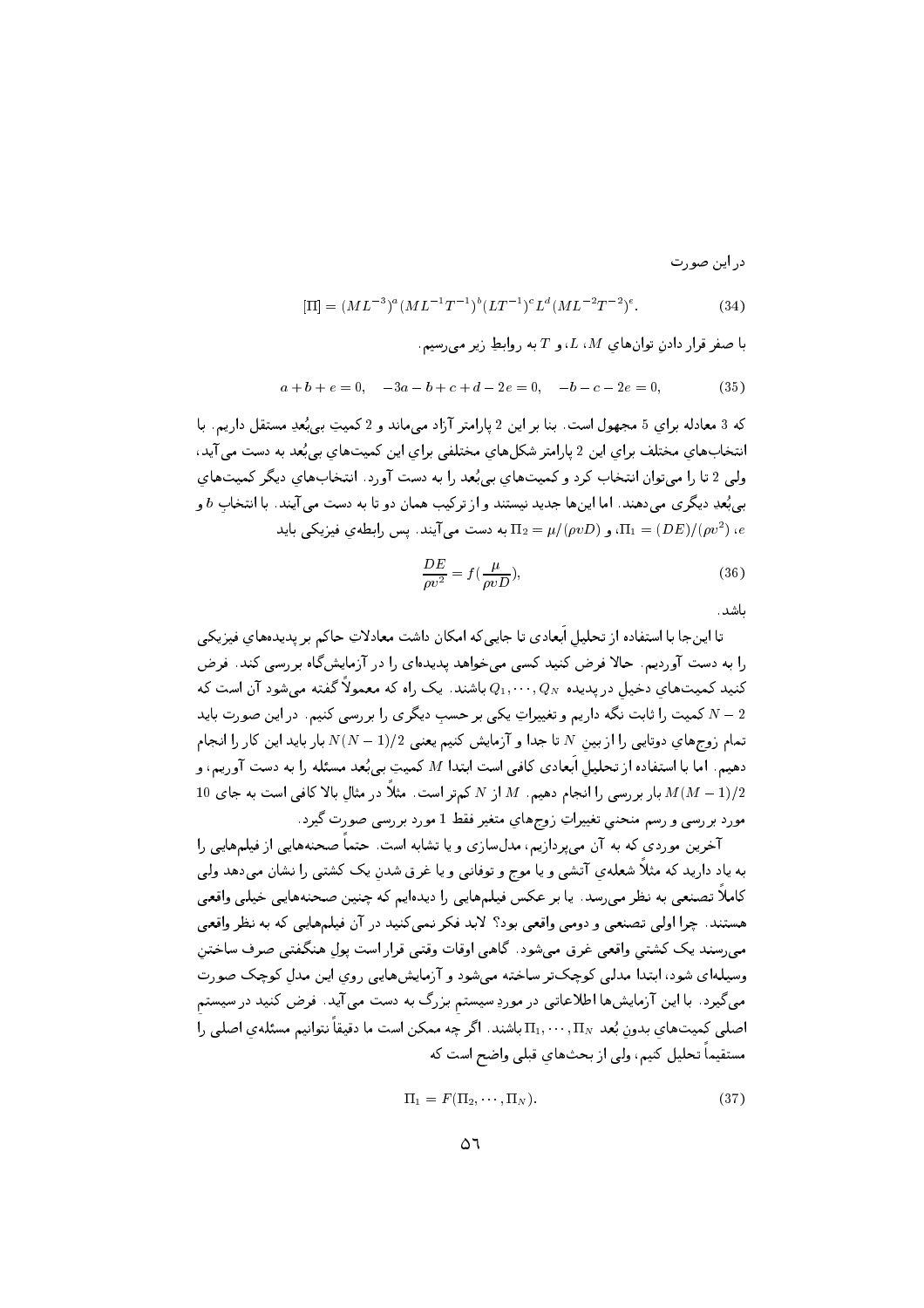$\Pi_{1m} = F(\Pi_{2m}, \cdots, \Pi_{Nm}).$  $(38)$ 

که  $\pi_{im}$ ، اَمین کمیتِ بی بُعدِ مدل است. چون رویِ سیستم مدل کنترلِ بیشتری داریم مدل را جوری می،سازیم که

$$
\Pi_{2m} = \Pi_2, \cdots, \Pi_{Nm} = \Pi_N. \tag{39}
$$

يس سمتِ راستِ روابطِ (37) و (38) يكي ميشوند. در نتيجه سمتِ چپ آنها هم بايد يكي باشند. با اندازهگیری  $\Pi_{1m}$  در واقع مثل آن است که  $\Pi_1$  را اندازه گرفته باشیم.

مثال ٦– صفحهی مستطیلبیشکلبی با ابعادِ i و 'i را درون شارهای گذاشتهایم. سرعتِ شاره در فاصلهی دور عمود بر صفحه است و اندازهی آن v است. چگالبی شاره p و گران روی آن µ است. نیرویبی که از  $d$ طرفِ شاره بر مستطیل وارد میشود به پارامترهای  $\mu$  ،  $p$ ،  $l$ ،  $l$ ، و  $v$  بستگی دارد.

برای به دست آوردن این نیرو، مستطیل مدلمی با ابعادِ 10 و 10 را درون شارهای با همان سرعت قرار میدهیم. ابعادِ مدل 100 برابر کوچکتر از مستطیل اصلبی است. چگالبی شاره 10p = 00، و گران روی آن  $\mu_0=0.1\mu$  است. نیروی وارد بر مستطیل مدل  $F_0$  شده است. نیروی وارد بر مستطیل بزرگ چهقدر است؟

برای به دست آوردن نیروی وارد بر مستطیل لازم است کمیتهای فیزیکی دخیل در مسأله را در نظر بگیریم. آنها عبارتآند از u ،v ،p ،µ، ا، و F. حال از این کمیتها کمیتی بی بُعد مثل II مىسازىم.

$$
\Pi := F^a \ l^b \ l'^{b'} \ v^c \rho^d \mu^e.
$$

از اینجا نتیجه می شود که کمیتِ زیر باید بی بُعد باشد.

$$
M^{a+d+e} L^{a+b+b'+c-3d-e} T^{-2a-c-e}.
$$

که این به معنای صفر بودن نماهاست. که از این جا

$$
d = -a - e
$$
,  $c = -2a - e$ ,  $b = -(2a + e) - b'$ .

سه پارامتر مستقل داریم. در اینجا a، 'b و e را به عنوان پارامترهای مستقل گرفتهایم. در این صورد سه كميتِ بي بُعدِ  $F/(\rho v^2 l^2) = \Pi_1 := \Pi_2 := \mu/(\rho v l)$ ، و  $\Pi_1 := \Pi_2 = \Pi_3$  را به دست مي آوريم. با انتخاب پارامترهاي ديگري به عنوانِ پارامتر مستقل، كميتهاي بي بُعدِ ديگري را به دست خواهيم آورد، كه البته توابعی از  $\Pi_1$  و  $\Pi_1$  هستند. رابطهی فیزیکی نهایی باید رابطهای بین کمیتهای بی بُعد باشد، پس

$$
\frac{F}{\rho v^2 l^2} = f\left(\frac{\mu}{\rho v l}, \frac{l'}{l}\right). \tag{40}
$$

برای مستطیل مدل هم داریم